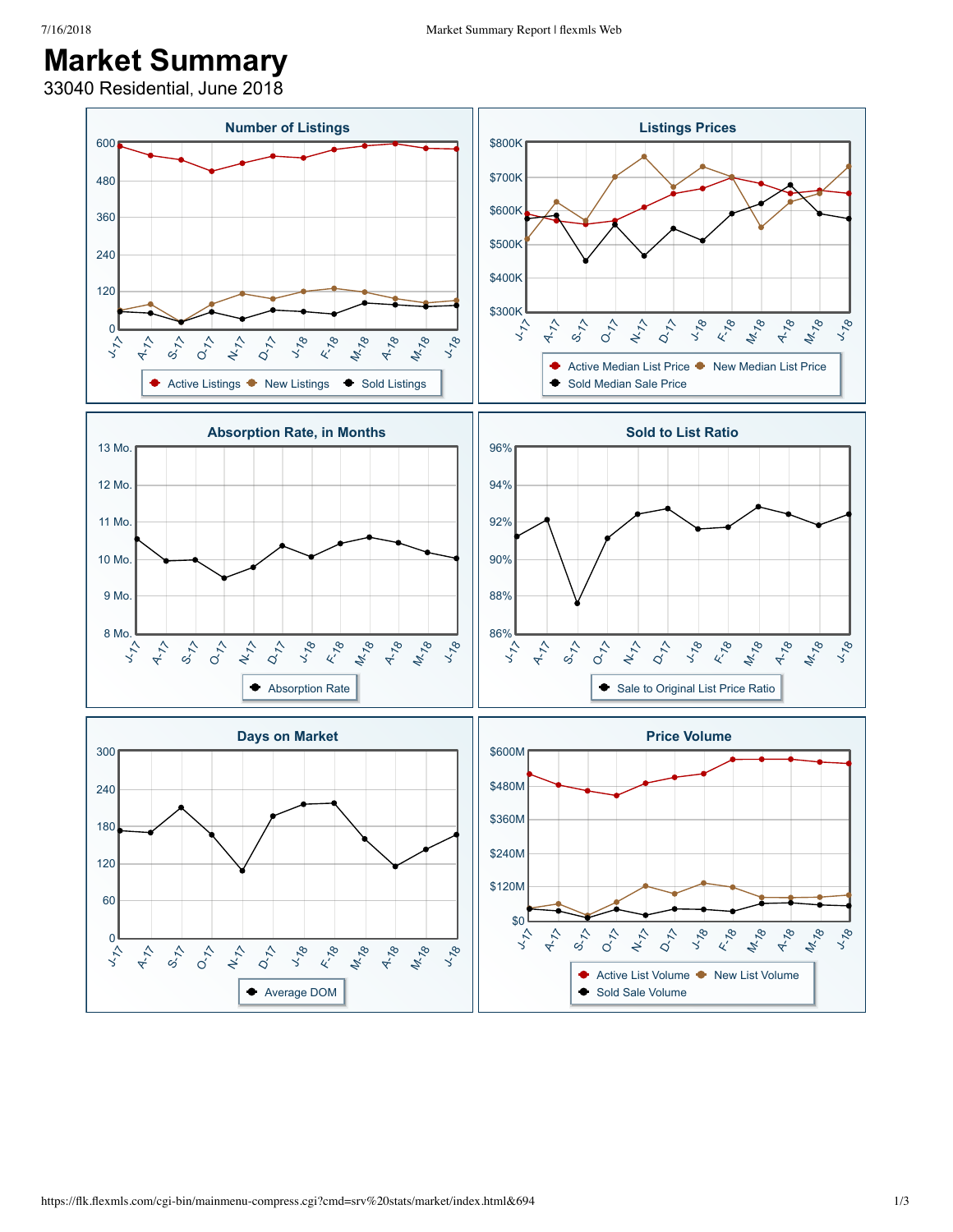| <b>Summary Statistics</b> |               |               |          |                 |                 |                |
|---------------------------|---------------|---------------|----------|-----------------|-----------------|----------------|
|                           | <b>Jun-18</b> | <b>Jun-17</b> | $%$ Chq  | <b>2018 YTD</b> | <b>2017 YTD</b> | $%$ Chg        |
| Absorption Rate           | 10.01         | 11.45         | $-12.58$ | 10.28           | 12.07           | $-14.83$       |
| Average List Price        | \$962.079     | \$870.812     | 10.48    | \$924.130       | \$827.680       | 11.65          |
| l Median List Price       | \$650,000     | \$589,000     | 10.36    | \$665,000       | \$594.000       | 11.95          |
| Average Sale Price        | \$693.569     | \$787.768     | $-11.96$ | \$739.835       | \$748.397       | $-1.14$ $\mid$ |
| Median Sale Price         | \$575,000     | \$596,400     | $-3.59$  | \$590,000       | \$560,000       | 5.36           |
| Average DOM               | 166           | 148           | 12.16    | 163             | 133             | 22.56          |
| Median DOM                | 67            | 77            | $-12.99$ | 67              | 72              | $-6.94$        |

| <b>Sold Listings</b> |                                          |                         |          |                |                         |                   | <b>Pending Listings</b> |              |                |          |                     |                |          |
|----------------------|------------------------------------------|-------------------------|----------|----------------|-------------------------|-------------------|-------------------------|--------------|----------------|----------|---------------------|----------------|----------|
|                      | <b>This Month</b><br><b>Year to Date</b> |                         |          |                |                         | <b>This Month</b> |                         |              |                |          | <b>Year to Date</b> |                |          |
|                      | 2018                                     | 2017                    | % Chg    | 2018           | 2017                    | % Chg             |                         | 2018         | 2017           | % Chg    | 2018                | 2017           | % Chg    |
| 0-99,999             | 6                                        | 4                       | 50.0     | 28             | 14                      | 100.0             | 0-99,999                | 2            | 4              | $-50.0$  | 23                  | 21             | 9.5      |
| 100,000-149,999      | 0                                        | $\mathbf{1}$            | $-100.0$ | 3              | 4                       | $-25.0$           | 100,000-149,999         | 0            | $\mathbf 0$    | 0.0      | $\overline{c}$      | 3              | $-33.3$  |
| 150,000-199,999      | 1                                        | 0                       | N/A      | 10             | 3                       | 233.3             | 150,000-199,999         | 3            | 0              | N/A      | 9                   | $\overline{2}$ | 350.0    |
| 200,000-249,999      | 1                                        | $\overline{2}$          | $-50.0$  | 9              | 10                      | $-10.0$           | 200,000-249,999         | 0            | 4              | $-100.0$ | 8                   | 9              | $-11.1$  |
| 250,000-299,999      | $\overline{2}$                           | $\mathbf 0$             | N/A      | 11             | 9                       | 22.2              | 250,000-299,999         | 1            | $\mathbf 0$    | N/A      | 13                  | 12             | 8.3      |
| 300,000-349,999      | 5                                        | 5                       | 0.0      | 15             | 21                      | $-28.6$           | 300,000-349,999         |              | 3              | $-66.7$  | 12                  | 16             | $-25.0$  |
| 350,000-399,999      | 11                                       | 10                      | 10.0     | 36             | 35                      | 2.9               | 350,000-399,999         | 1            | 8              | $-87.5$  | 34                  | 41             | $-17.1$  |
| 400,000-449,999      | 1                                        | 3                       | $-66.7$  | 19             | 20                      | $-5.0$            | 400,000-449,999         | 1            | $\mathbf{1}$   | 0.0      | 15                  | 14             | 7.1      |
| 450,000-499,999      | 5                                        | 11                      | $-54.5$  | 35             | 38                      | $-7.9$            | 450,000-499,999         | 1            | 8              | -87.5    | 29                  | 38             | $-23.7$  |
| 500,000-549,999      | $\overline{2}$                           | 6                       | $-66.7$  | 22             | 33                      | $-33.3$           | 500,000-549,999         | 2            | 5              | $-60.0$  | 15                  | 28             | $-46.4$  |
| 550,000-599,999      | 8                                        | $\overline{\mathbf{4}}$ | 100.0    | 20             | 19                      | 5.3               | 550,000-599,999         | 2            | 6              | $-66.7$  | 23                  | 32             | $-28.1$  |
| 600,000-649,999      | 3                                        | 6                       | $-50.0$  | 18             | 29                      | $-37.9$           | 600,000-649,999         | 3            | 3              | 0.0      | 16                  | 22             | $-27.3$  |
| 650,000-699,999      | $\overline{2}$                           | 0                       | N/A      | 19             | 11                      | 72.7              | 650,000-699,999         | 1            | 0              | N/A      | 20                  | 17             | 17.6     |
| 700,000-749,999      | 0                                        | 4                       | $-100.0$ | 15             | 16                      | $-6.2$            | 700,000-749,999         | 0            | $\overline{2}$ | $-100.0$ | 4                   | 15             | $-73.3$  |
| 750,000-799,999      | 1                                        | 3                       | $-66.7$  | 13             | 13                      | 0.0               | 750,000-799,999         | 0            | $\mathbf{1}$   | $-100.0$ | 18                  | 11             | 63.6     |
| 800,000-849,999      | 4                                        | 5                       | $-20.0$  | 14             | 9                       | 55.6              | 800,000-849,999         | 0            | 3              | $-100.0$ | 8                   | 8              | 0.0      |
| 850,000-899,999      | $\overline{2}$                           | $\mathbf{1}$            | 100.0    | 15             | 9                       | 66.7              | 850,000-899,999         | 1            | 3              | $-66.7$  | 17                  | 12             | 41.7     |
| 900,000-949,999      | 3                                        | $\mathbf{1}$            | 200.0    | 13             | 8                       | 62.5              | 900,000-949,999         | 1            | 0              | N/A      | 8                   | 4              | 100.0    |
| 950,000-999,999      | 1                                        | $\overline{2}$          | $-50.0$  | 8              | 9                       | $-11.1$           | 950,000-999,999         | 1            | 3              | $-66.7$  | 15                  | 9              | 66.7     |
| 1,000,000-1,099,999  | 4                                        | $\overline{2}$          | 100.0    | 11             | $\overline{7}$          | 57.1              | 1,000,000-1,099,999     | 1            | $\mathbf{1}$   | 0.0      | 6                   | 9              | $-33.3$  |
| 1,100,000-1,199,999  | 3                                        | 3                       | 0.0      | 13             | 10                      | 30.0              | 1,100,000-1,199,999     | 0            | $\mathbf{1}$   | $-100.0$ | 12                  | 5              | 140.0    |
| 1,200,000-1,299,999  | 1                                        | 3                       | $-66.7$  | 10             | 18                      | $-44.4$           | 1,200,000-1,299,999     | 0            | $\mathbf{1}$   | $-100.0$ | 12                  | 14             | $-14.3$  |
| 1,300,000-1,399,999  | 1                                        | 3                       | $-66.7$  | 7              | 6                       | 16.7              | 1,300,000-1,399,999     | 2            | $\mathbf{1}$   | 100.0    | 5                   | 11             | $-54.5$  |
| 1,400,000-1,499,999  | $\overline{2}$                           | $\mathbf{1}$            | 100.0    | 4              | $\overline{\mathbf{4}}$ | 0.0               | 1,400,000-1,499,999     | 3            | $\Omega$       | N/A      | 7                   | 4              | 75.0     |
| 1,500,000-1,599,999  | 0                                        | $\mathbf{1}$            | $-100.0$ | 4              | 3                       | 33.3              | 1,500,000-1,599,999     | 3            | $\mathbf{1}$   | 200.0    | 9                   | 5              | 80.0     |
| 1,600,000-1,699,999  | 1                                        | 5                       | $-80.0$  | 4              | 9                       | $-55.6$           | 1,600,000-1,699,999     | 1            | $\overline{2}$ | $-50.0$  | 5                   | 10             | $-50.0$  |
| 1,700,000-1,799,999  | 1                                        | $\mathbf{1}$            | 0.0      | 6              | $\overline{2}$          | 200.0             | 1,700,000-1,799,999     | 0            | $\mathbf 0$    | 0.0      | 7                   | 3              | 133.3    |
| 1,800,000-1,899,999  | 1                                        | $\mathbf{1}$            | 0.0      | 6              | $\overline{2}$          | 200.0             | 1,800,000-1,899,999     | 0            | $\mathbf{1}$   | $-100.0$ | 3                   | 5              | $-40.0$  |
| 1,900,000-1,999,999  | $\mathbf{1}$                             | $\mathbf 0$             | N/A      | 4              | 1                       | 300.0             | 1,900,000-1,999,999     | $\mathbf{0}$ | $\Omega$       | 0.0      | 4                   | 2              | 100.0    |
| 2,000,000-2,249,999  | $\overline{2}$                           | $\Omega$                | N/A      | $\overline{7}$ | 4                       | 75.0              | 2,000,000-2,249,999     | 0            | $\mathbf{1}$   | $-100.0$ | 6                   | $\overline{c}$ | 200.0    |
| 2,250,000-2,499,999  | 0                                        | 0                       | 0.0      | 4              | 0                       | N/A               | 2,250,000-2,499,999     | 0            | 1              | $-100.0$ | 6                   | 5              | 20.0     |
| 2,500,000-2,749,999  | 0                                        | $\mathbf{1}$            | $-100.0$ | 0              | 3                       | $-100.0$          | 2,500,000-2,749,999     | 0            | $\mathbf 0$    | 0.0      | 0                   | $\overline{c}$ | $-100.0$ |
| 2,750,000-2,999,999  | 0                                        | $\mathbf{1}$            | $-100.0$ | 1              | $\overline{2}$          | $-50.0$           | 2,750,000-2,999,999     | 0            | $\mathbf 0$    | 0.0      | 1                   | 3              | $-66.7$  |
| 3,000,000-3,249,999  | $\Omega$                                 | $\mathbf 0$             | 0.0      | $\overline{2}$ | 0                       | N/A               | 3,000,000-3,249,999     | 0            | $\mathbf 0$    | 0.0      | 0                   | 0              | 0.0      |
| 3,250,000-3,499,999  | $\mathbf 0$                              | $\mathbf 0$             | 0.0      | $\mathbf 0$    | 1                       | $-100.0$          | 3,250,000-3,499,999     | 0            | 0              | 0.0      | 1                   | 0              | N/A      |
| 3,500,000-3,749,999  | 0                                        | $\mathbf{1}$            | $-100.0$ | 0              | 1                       | $-100.0$          | 3,500,000-3,749,999     | 0            | 0              | 0.0      | 1                   | 0              | N/A      |
| 3,750,000-3,999,999  | 0                                        | $\mathbf 0$             | 0.0      | 0              | 1                       | $-100.0$          | 3,750,000-3,999,999     | 0            | $\mathbf 0$    | 0.0      | 0                   | 1              | $-100.0$ |
| 4,000,000-4,249,999  | 0                                        | $\Omega$                | 0.0      | 0              | 0                       | 0.0               | 4,000,000-4,249,999     | 0            | $\Omega$       | 0.0      | 0                   | 0              | 0.0      |
| 4,250,000-4,499,999  | $\mathbf 0$                              | $\mathbf 0$             | 0.0      | 0              | 0                       | 0.0               | 4,250,000-4,499,999     | 0            | $\mathbf 0$    | 0.0      | 0                   | $\mathbf{1}$   | $-100.0$ |
| 4,500,000-4,749,999  | $\mathbf 0$                              | $\mathbf 0$             | 0.0      | $\mathbf 0$    | 1                       | $-100.0$          | 4,500,000-4,749,999     | 0            | 0              | 0.0      | 0                   | 0              | 0.0      |
| 4,750,000-4,999,999  | 0                                        | 0                       | 0.0      | 0              | 0                       | 0.0               | 4,750,000-4,999,999     | 0            | 0              | 0.0      | 0                   | 0              | 0.0      |
| 5,000,000+           | 0                                        | $\mathbf 0$             | 0.0      | $\overline{c}$ | $\overline{c}$          | 0.0               | 5,000,000+              | 0            | $\mathbf 0$    | 0.0      | $\overline{c}$      | 1              | 100.0    |
| Totals               | 75                                       | 91                      | $-17.6$  | 408            | 387                     | 5.4               | <b>Totals</b>           | 31           | 64             | $-51.6$  | 376                 | 397            | $-5.3$   |
|                      |                                          |                         |          |                |                         |                   |                         |              |                |          |                     |                |          |